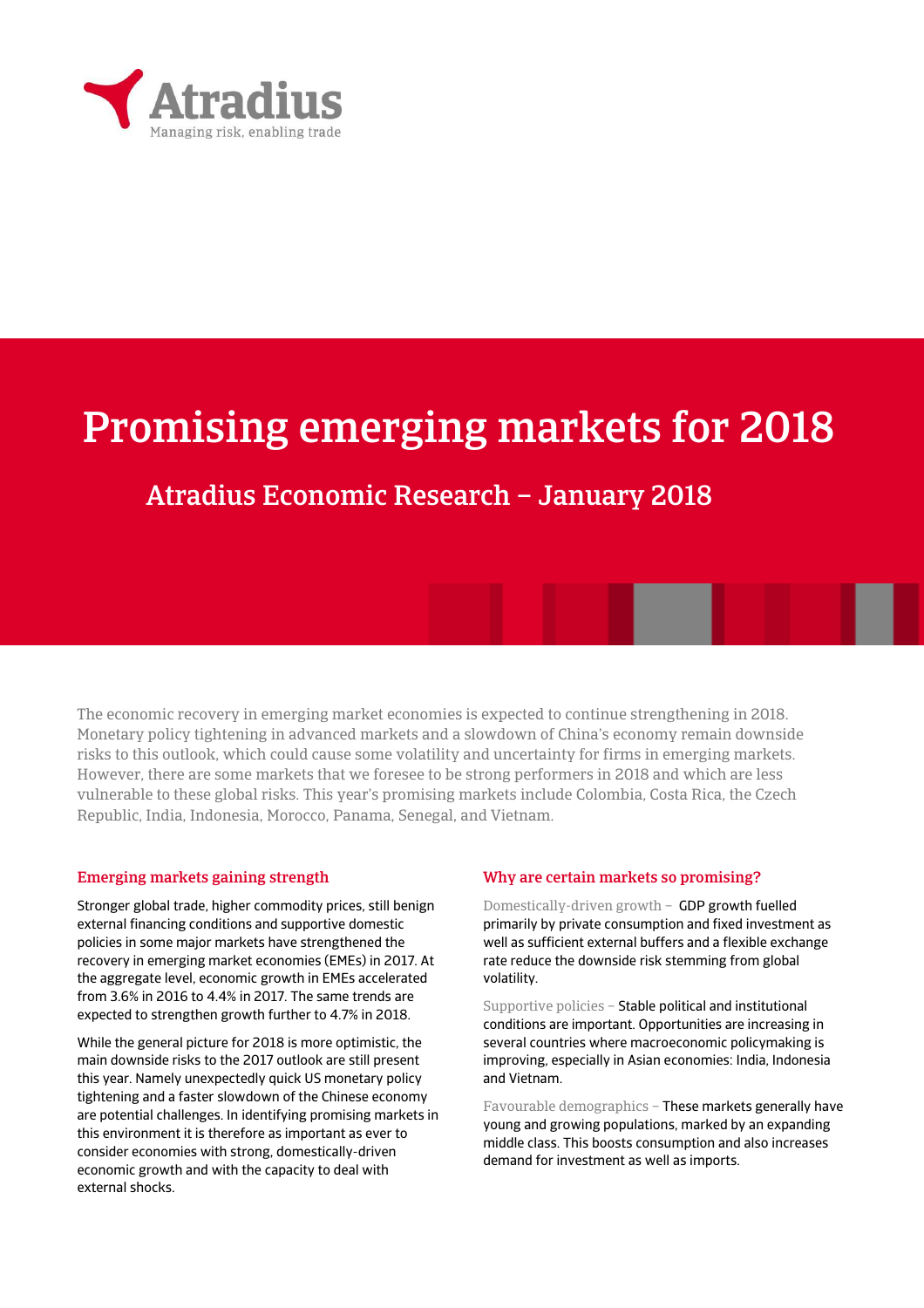

#### Best performing sectors in these markets

Agriculture and food – The agriculture and food sectors in Vietnam and Indonesia are expected to grow substantially in 2018, underpinned by large populations and growing middle classes. The food sector in Indonesia is forecast to grow between 7% and 8% this year, and demand for imports, particularly of fruits, dairy, eggs, wheat, soybean and sugar, is expected to remain high. Demand for dairy products is also high in Vietnam where fertiliser use is expected to pick up to support the higher agricultural production.

Automotive – With the European Union's robust economic outlook, the Czech automotive industry – which accounts for more than 7% of GDP and 20% of exports – has a promising outlook in 2018. Sales are robust, payment terms and margins are stable. And insolvencies are low. Morocco, whose automotive sector is also oriented towards EU exports, has strong growth potential in 2018 too.

Vietnam is becoming an increasingly important market for automobile sales, including luxury cars, which manifests in higher car imports and higher foreign demand for car parts. With a lack of suppliers with a strong domestic presence, reliance on imports for automobile production is likely to remain high. The removal of tariffs on vehicle imports from ASEAN member states as well as the positive economic outlook is expected to drive growth of passenger vehicle sales in 2018.

Chemicals and plastics – The Czech chemicals industry is recording increasing demand with stronger GDP growth. Demand for petrochemical products is increasing, as well as output from the rubber and plastic subsectors, all benefitting from solid demand from the automotive sector. The Indonesian automotive sector is also supporting local demand for chemicals. Improving infrastructure is expected to increase investment in new manufacturing

plants in Eastern Indonesia. In Vietnam chemical imports, particularly of raw material inputs and active ingredients, are forecast to enjoy about 10% compound annual growth over the coming decade.

Infrastructure – Population growth, urbanisation, and government policy drive opportunities in the infrastructure sector in several economies. In India, a heavy government push for roads, railways, defence, and power is increasing demand in the infrastructure sector. Costa Rica's infrastructure sector is also enjoying strong growth, buoyed by foreign investment and growth in the tourism sector. In Panama, the government has several large infrastructure projects underway and the outlook is positive, supported by the country's low-risk project development environment. There are also large opportunities in Senegal with high demand for railway, road, and power supply development.

#### Opportunities by sector

| Sector                     | <b>Countries</b>                      |
|----------------------------|---------------------------------------|
| Agriculture & food         | Indonesia, Vietnam                    |
| Automotive                 | Czech Republic, Morocco,<br>Vietnam   |
| Chemicals & plastics       | Czech Republic, Morocco,<br>Vietnam   |
| Infrastructure             | Costa Rica. India. Panama.<br>Senegal |
| Machines & engineering     | Indonesia, Vietnam                    |
| Pharmaceuticals            | Colombia. Costa Rica. Panama          |
| Retail & consumer durables | India, Indonesia, Senegal,<br>Vietnam |